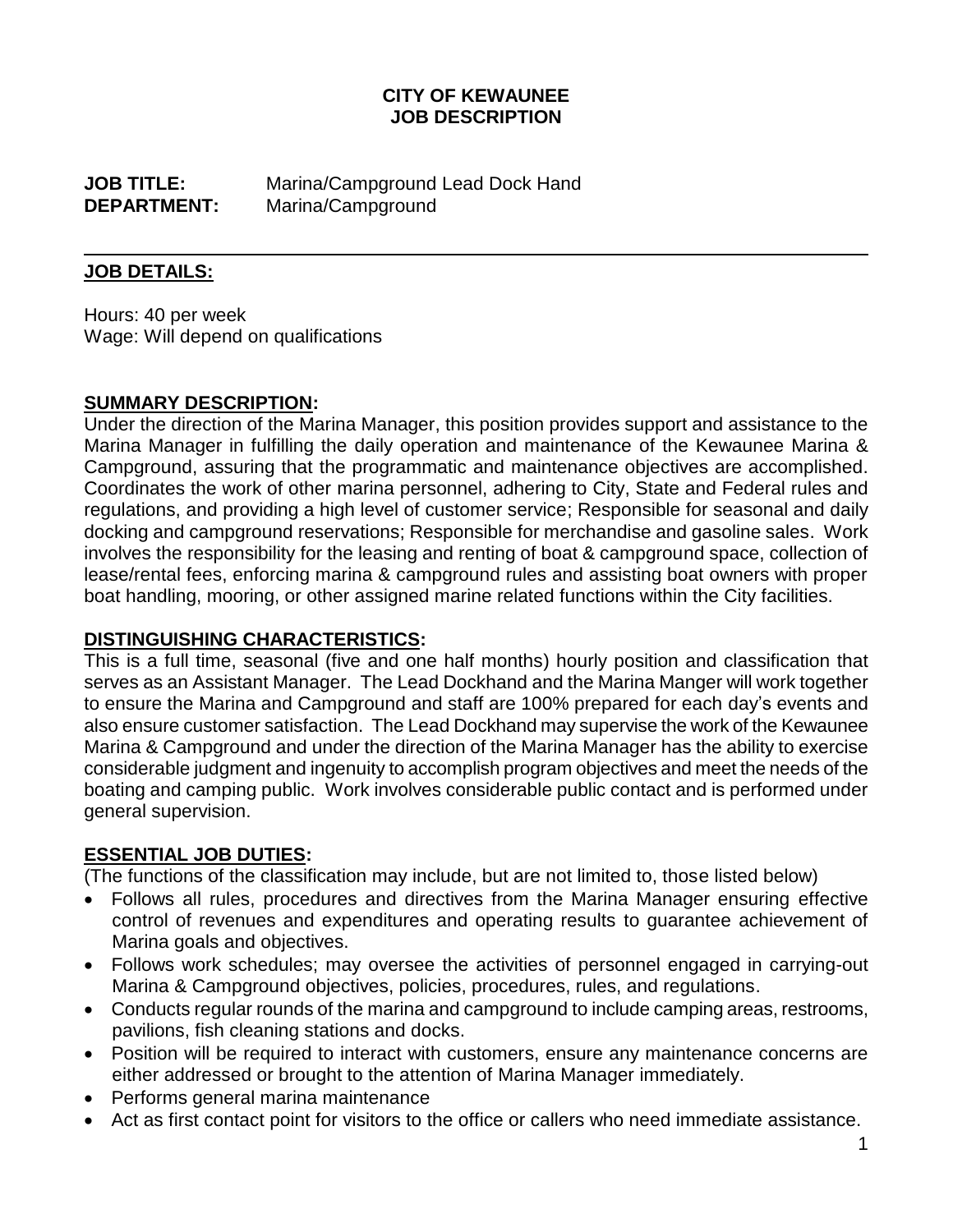- Manage filing systems (electronic and paper).
- Manage inventories of supplies and equipment including forward planning for projects.
- Work on special projects as assigned.
- Ensures that marina/campground facilities safety, maintenance and custodial needs are performed.
- Provide a high level of customer service to marina/campground tenants and the public by providing information on services and events available in marina and throughout the community.
- Receive money, perform daily sales reconciliations; prepares and provides to the Treasurer daily deposits accompanied by appropriate cash register and credit card receipt tapes.
- Responsible for overseeing the fish cleaning stations, public launch ramps operation and parking;
- Responsible for assigning transient or daily moorage and campground sites;
- Coordinates activities, working to provide services, eliminate delays, order supplies, or equipment required or to improve services.
- Participates in and promotes highly visible public relations and safety awareness activities at the marina;
- Operates and maintains marina equipment as needed, such as small water craft, pump-outs, lawn mowers, fuel dock, etc.;
- Maintains proper records as required by the Marina Manager including, but not limited to weekly, monthly and annual sales reports, opening and closing inventory, list of seasonal boaters with name and payment information, list of transient boaters, list of seasonal pass holders, pass numbers, year and reconciliation of revenues and gas sales and purchases.
- Performs other duties as may be assigned.

# **QUALIFICATIONS:**

# **Education and Experience:**

 Previous experience in marina management preferred; training or experience in Business Management, Hospitality and/or Asset Management in any combination that provides the desired knowledge, skills and abilities is qualifying.

# **Knowledge, Skills and Abilities:**

- Knowledge of principles and objectives of hospitality management, rules and regulations;
- Knowledge of methods, practices and equipment used in marina maintenance services and activities;
- Valid Wisconsin's Driver's license, ability to work outdoors during all weather conditions and frequent lifting a minimum of 50 pounds to waist – high level ; ability to climb, stoop and bend 85% of the time; also requires manual dexterity to operate equipment.
- Skill in the operation of tools and equipment used in marina maintenance including landscaping and power tools, hand tools and cleaning tools;
- Skill and ability in maintaining records;
- Ability to work a varying shift that includes mornings, weekends, and holidays. Accessible to marina staff when not on duty.
- Ability to coordinate and participate in a full range of marina operations, maintenance and repair services and activities;
- Ability to establish and maintain effective working relationships with associates, visitors,